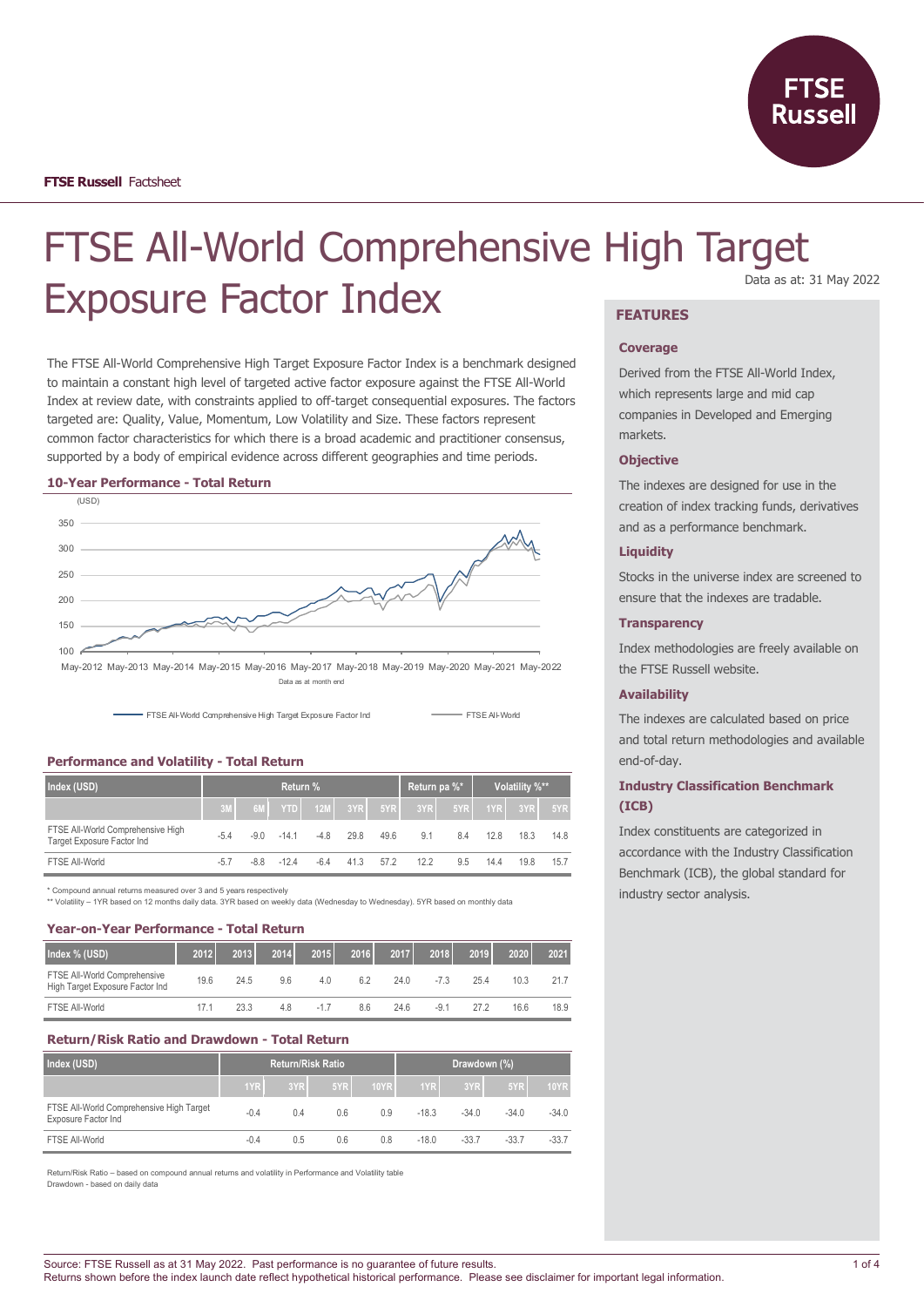# **Top 10 Constituents**

| <b>Constituent</b>               | Country    | <b>ICB Industry</b>       | FTSE All-World Comprehensive High Target<br>Exposure Factor Ind (Wgt %) | FTSE All-World Diff %<br>(Wgt %) |         |
|----------------------------------|------------|---------------------------|-------------------------------------------------------------------------|----------------------------------|---------|
| Costco Wholesale<br>Corp         | <b>USA</b> | Consumer<br>Discretionary | 4.62                                                                    | 0.33                             | 4.28    |
| Microsoft Corp                   | <b>USA</b> | Technology                | 3.67                                                                    | 3.33                             | 0.34    |
| Apple Inc.                       | <b>USA</b> | Technology                | 3.64                                                                    | 3.73                             | $-0.09$ |
| <b>Public Storage</b>            | <b>USA</b> | <b>Real Estate</b>        | 1.62                                                                    | 0.08                             | 1.54    |
| Infosys                          | India      | Technology                | 1.32                                                                    | 0.11                             | 1.21    |
| Progressive Corp                 | <b>USA</b> | Financials                | 1.31                                                                    | 0.11                             | 1.20    |
| Paychex                          | <b>USA</b> | Industrials               | 1.30                                                                    | 0.06                             | 1.23    |
| Allstate Corp                    | <b>USA</b> | Financials                | 1.20                                                                    | 0.06                             | 1.13    |
| <b>Archer Daniels</b><br>Midland | <b>USA</b> | <b>Consumer Staples</b>   | 1.19                                                                    | 0.08                             | 1.11    |
| Nucor Corp                       | <b>USA</b> | <b>Basic Materials</b>    | 1.17                                                                    | 0.06                             | 1.11    |
| <b>Totals</b>                    |            |                           | 21.04                                                                   | 7.95                             |         |

# **ICB Industry Breakdown**

|                 |                               | <b>FTSE AII-World Comprehensive</b><br><b>High Target Exposure Factor</b><br>Ind |        | <b>FTSE All-World</b> |        |         |
|-----------------|-------------------------------|----------------------------------------------------------------------------------|--------|-----------------------|--------|---------|
| <b>ICB Code</b> | <b>CB Industry</b>            | No. of Cons                                                                      | Wgt %  | No. of Cons           | Wgt %  | Diff %  |
| 10              | Technology                    | 71                                                                               | 17.89  | 412                   | 21.66  | $-3.77$ |
| 15              | Telecommunications            | 56                                                                               | 7.04   | 144                   | 3.21   | 3.83    |
| 20              | <b>Health Care</b>            | 40                                                                               | 3.94   | 351                   | 11.91  | $-7.97$ |
| 30              | Financials                    | 152                                                                              | 19.65  | 604                   | 14.74  | 4.91    |
| 35              | <b>Real Estate</b>            | 45                                                                               | 5.42   | 255                   | 2.94   | 2.49    |
| 40              | <b>Consumer Discretionary</b> | 74                                                                               | 10.67  | 610                   | 13.47  | $-2.80$ |
| 45              | <b>Consumer Staples</b>       | 82                                                                               | 7.64   | 324                   | 6.60   | 1.05    |
| 50              | Industrials                   | 180                                                                              | 13.04  | 718                   | 12.57  | 0.47    |
| 55              | <b>Basic Materials</b>        | 79                                                                               | 5.74   | 350                   | 4.31   | 1.44    |
| 60              | Energy                        | 38                                                                               | 2.89   | 156                   | 5.34   | $-2.45$ |
| 65              | <b>Utilities</b>              | 91                                                                               | 6.08   | 204                   | 3.27   | 2.81    |
| <b>Totals</b>   |                               | 908                                                                              | 100.00 | 4128                  | 100.00 |         |

# **INFORMATION**

# **Index Universe**

FTSE All-World Index

**Index Launch**

10 February 2020

# **Base Date**

15 March 2019

**Base Value**

1000

# **Investability Screen**

Actual free float and liquidity screen applied to underlying

# **Index Calculation**

End-of-day

# **End-of-Day Distribution**

Via FTP and email

# **Currency**

USD, EUR, GBP, JPY, AUD, CNY, HKD, CAD

# **Review Dates**

Semi Annually in March and September

# **History**

Available from September 2000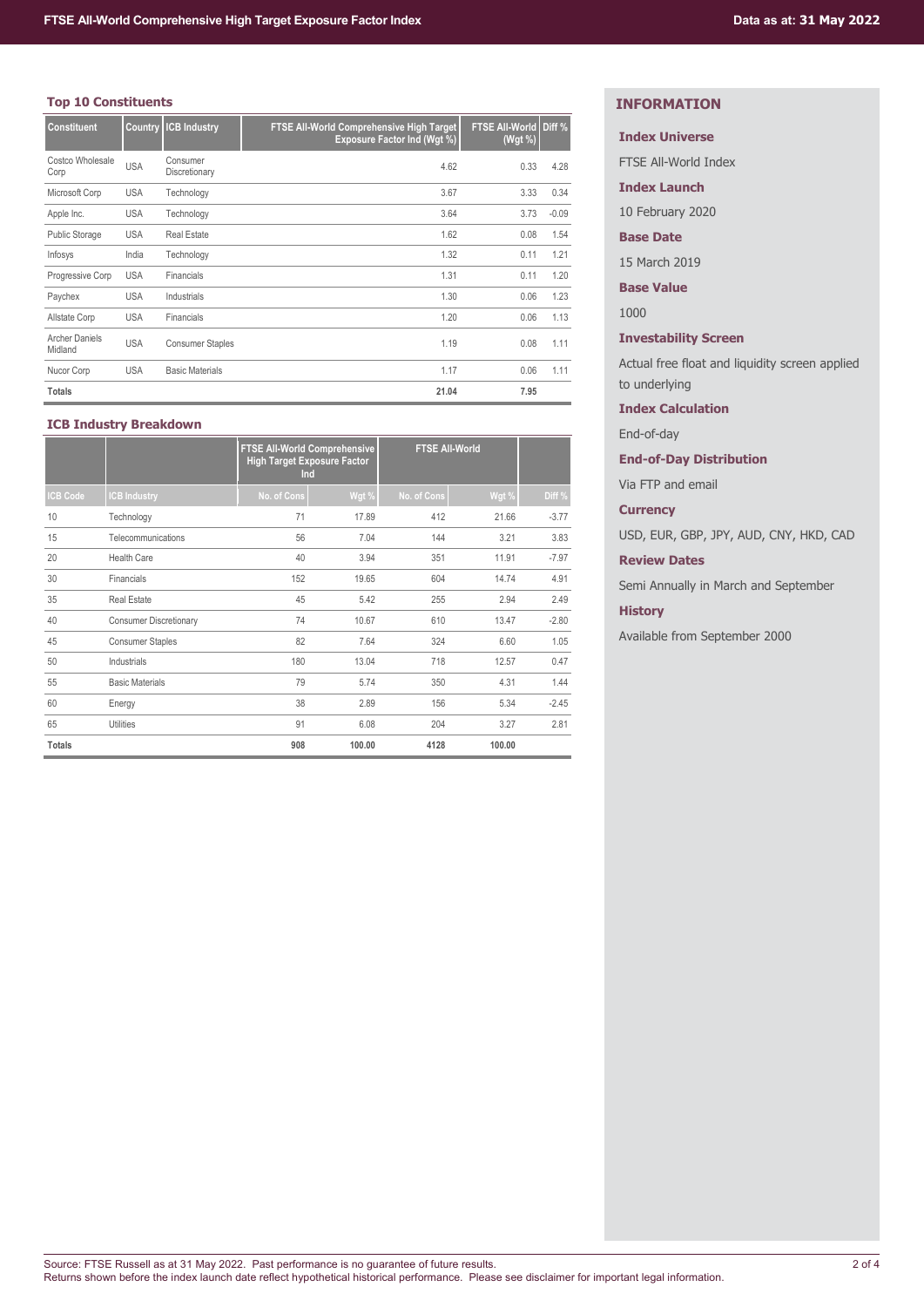# **Country Breakdown**

|               | FTSE All-World Comprehensive<br><b>High Target Exposure Factor Ind</b> |        | <b>FTSE All-World</b> |        |          |
|---------------|------------------------------------------------------------------------|--------|-----------------------|--------|----------|
| Country       | No. of Cons                                                            | Wgt %  | No. of Cons           | Wgt %  | Diff %   |
| Australia     | 38                                                                     | 4.52   | 111                   | 2.23   | 2.29     |
| Austria       | $\overline{2}$                                                         | 0.06   | $\overline{I}$        | 0.05   | 0.00     |
| Belgium       | 8                                                                      | 0.52   | 16                    | 0.25   | 0.27     |
| Brazil        | 10                                                                     | 0.32   | 99                    | 0.73   | $-0.41$  |
| Canada        | 30                                                                     | 6.31   | 51                    | 2.83   | 3.48     |
| Chile         | 3                                                                      | 0.05   | 20                    | 0.08   | $-0.03$  |
| China         | 77                                                                     | 3.48   | 1054                  | 3.50   | $-0.02$  |
| Colombia      | $\overline{a}$                                                         |        | 9                     | 0.03   | $-0.03$  |
| Czech Rep.    | 3                                                                      | 0.27   | 3                     | 0.02   | 0.25     |
| Denmark       | $\sqrt{5}$                                                             | 1.26   | 21                    | 0.64   | 0.61     |
| Egypt         | 3                                                                      | 0.04   | $\overline{I}$        | 0.01   | 0.03     |
| Finland       | 5                                                                      | 0.43   | 17                    | 0.34   | 0.09     |
| France        | 11                                                                     | 1.03   | 78                    | 2.69   | $-1.66$  |
| Germany       | 10                                                                     | 1.33   | 85                    | 2.08   | $-0.75$  |
| Greece        | 1                                                                      | 0.06   | 12                    | 0.04   | 0.02     |
| Hong Kong     | 14                                                                     | 1.32   | 90                    | 0.85   | 0.48     |
| Hungary       | 3                                                                      | 0.12   | $\overline{4}$        | 0.02   | 0.10     |
| India         | 44                                                                     | 3.48   | 193                   | 1.62   | 1.86     |
| Indonesia     | $\sqrt{2}$                                                             | 0.10   | 35                    | 0.20   | $-0.10$  |
| Ireland       | $\mathbf{1}$                                                           | 0.01   | $\overline{4}$        | 0.05   | $-0.04$  |
| Israel        | 17                                                                     | 1.08   | 42                    | 0.19   | 0.88     |
| Italy         | $\overline{7}$                                                         | 0.28   | 38                    | 0.64   | $-0.37$  |
| Japan         | 96                                                                     | 5.82   | 507                   | 6.19   | $-0.37$  |
| Korea         | 42                                                                     | 1.27   | 161                   | 1.47   | $-0.19$  |
| Kuwait        | $\sqrt{2}$                                                             | 0.05   | 11                    | 0.10   | $-0.05$  |
| Malaysia      | 17                                                                     | 0.91   | 42                    | 0.19   | 0.71     |
| Mexico        | 19                                                                     | 0.75   | 37                    | 0.28   | 0.47     |
| Netherlands   | 10                                                                     | 1.36   | 30                    | 1.05   | 0.31     |
| New Zealand   | 6                                                                      | 0.47   | 15                    | 0.08   | 0.39     |
| Norway        | 6                                                                      | 0.58   | 17                    | 0.22   | 0.37     |
| Pakistan      | $\mathbf{1}$                                                           | 0.01   | 4                     | 0.00   | 0.01     |
| Philippines   | 6                                                                      | 0.11   | 29                    | 0.09   | 0.02     |
| Poland        | $\sqrt{5}$                                                             | 0.29   | 13                    | 0.07   | 0.22     |
| Portugal      | $\mathbf{1}$                                                           | 0.10   | $\overline{4}$        | 0.05   | 0.04     |
| Qatar         | $\boldsymbol{7}$                                                       | 0.21   | 18                    | 0.12   | 0.09     |
| Romania       | $\overline{2}$                                                         | 0.05   | 3                     | 0.01   | 0.04     |
| Saudi Arabia  | 15                                                                     | 0.86   | 53                    | 0.55   | 0.32     |
| Singapore     | 20                                                                     | 1.08   | 39                    | 0.35   | 0.73     |
| South Africa  | 13                                                                     | 0.34   | 61                    | 0.47   | $-0.12$  |
| Spain         | 5                                                                      | 0.75   | 26                    | 0.64   | 0.11     |
| Sweden        | 27                                                                     | 3.04   | 61                    | 0.85   | 2.19     |
| Switzerland   | 26                                                                     | 3.28   | 52                    | 2.50   | 0.78     |
| Taiwan        | 54                                                                     | 5.43   | 114                   | 1.87   | 3.56     |
| Thailand      | 6                                                                      | 0.29   | 51                    | 0.27   | 0.02     |
| Turkey        | 13                                                                     | 0.41   | 27                    | 0.04   | 0.37     |
| UAE           | 6                                                                      | 1.25   | 18                    | 0.17   | 1.09     |
| UK            | 30                                                                     | 2.74   | 117                   | 4.18   | $-1.45$  |
| <b>USA</b>    | 179                                                                    | 42.50  | 622                   | 59.11  | $-16.61$ |
| <b>Totals</b> | 908                                                                    | 100.00 | 4128                  | 100.00 |          |
|               |                                                                        |        |                       |        |          |